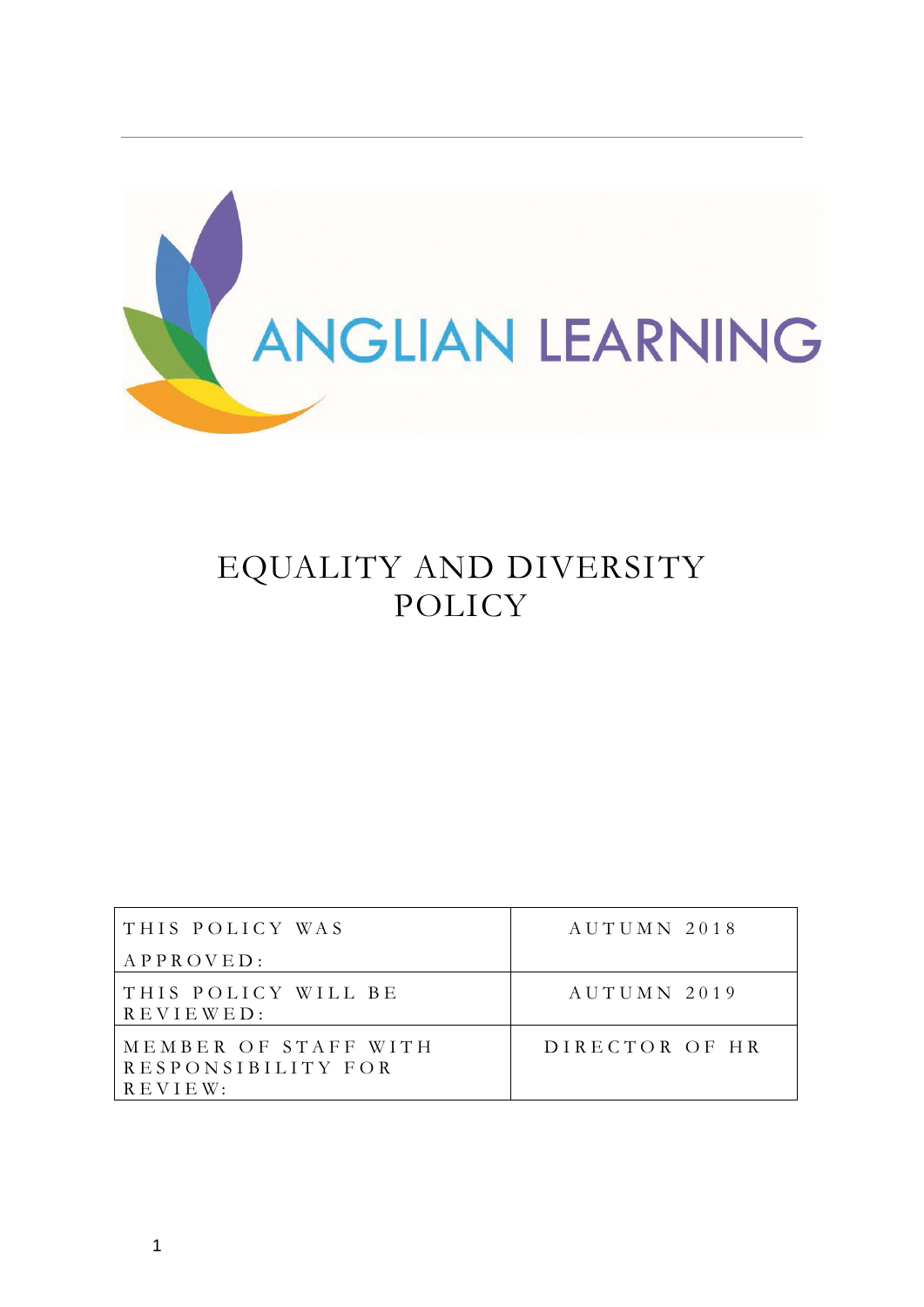## **1 Policy**

- 1.1 Anglian Learning is committed to promoting equality of opportunity for all staff and job applicants. We aim to create a supportive and inclusive working environment in which all individuals are able to make best use of their skills, free from discrimination or harassment, and in which all decisions are based on merit.
- 1.2 We do not discriminate against staff on the basis of age; race; sex; disability; sexual orientation; gender reassignment; marriage and civil partnership; pregnancy and maternity; religion, faith or belief. (Equality Act 2010 protected characteristics). The principles of non-discrimination and equality of opportunity also apply to the way in which staff, Governors and Trustees treat visitors, volunteers, contractors and former staff members.
- 1.3 All staff have a duty to act in accordance with this policy and treat colleagues with dignity at all times, and not to discriminate against or harass other members of staff, regardless of their status.
- 1.4 This policy does not form part of any employee's contract of employment and may be amended at any time.

## **2 Who is covered by the policy?**

2.1 This policy covers all individuals working at all levels and grades, including senior managers, employees, trainees, part-time and fixed-term employees, volunteers, casual workers, agency staff, governors and trustees (collectively referred to as **staff** in this policy).

#### **3 Who is responsible for this policy?**

- 3.1 The Trust Board has ultimate responsibility for the effective implementation of this policy and the CEO, Executive Principal and Principal of each school has overall responsibility for the effective operation of this policy and for ensuring compliance with discrimination law. The CEO and Local Governing Body is responsible for monitoring the implementation of this policy and reporting on the progress made in achieving targets set by the Trust Board. Day-to-day operational responsibility, including regular review of this policy, has been delegated to the Director of HR.
- 3.2 All managers must set an appropriate standard of behaviour, lead by example and ensure that those they manage adhere to the policy and promote our aims and objectives with regard to equal opportunities. Managers will be given appropriate training on equal opportunities awareness and equal opportunities recruitment and selection best practice. The Director of HR with the Principals has overall responsibility for equal opportunities training. All members of staff are personally responsible for ensuring that they adhere to the policy and promote our aims and objectives with regard to equal opportunities. In certain circumstances the Trust Board could be held to be vicariously liable for actions of their staff. Staff should be aware that they may be personally liable if they are found to have discriminated against another person whilst in School or on Trust-related business.
- 3.3 If you are involved in management or recruitment, or if you have any questions about the content or application of this policy, you should contact the Director of HR to request training or further information.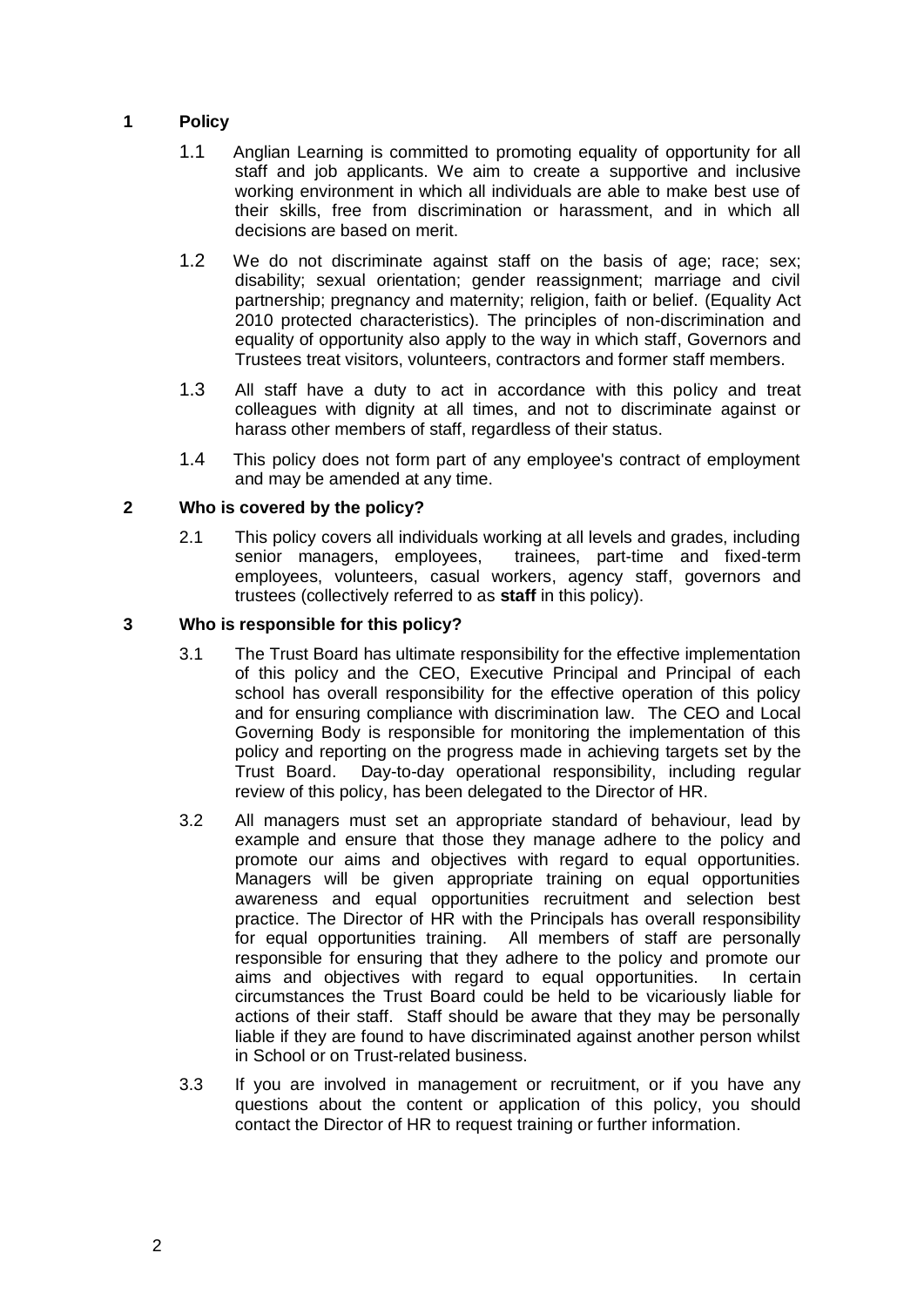#### **4. Scope and purpose of the policy**

- 4.1 This policy applies to all aspects of our relationship with staff and to relations between staff members at all levels. This includes job advertisements, recruitment and selection, training and development, opportunities for promotion, conditions of service, pay and benefits, conduct at work, disciplinary and grievance procedures, and termination of employment.
- 4.2 We will take appropriate steps to accommodate the requirements of different religions, cultures, disabilities and domestic responsibilities.

#### **5. Forms of discrimination**

- 5.1 Discrimination by or against an employee is generally prohibited unless there is a specific legal exemption. Discrimination may be direct or indirect and it may occur intentionally or unintentionally.
- 5.2 Direct discrimination occurs where someone is treated less favourably because of one or more of the protected characteristics set out above. For example, rejecting an applicant on the grounds of their race because they would not "fit in" would be direct discrimination.
- 5.3 Indirect discrimination is where there is a provision, criterion or practice that applies to everyone but adversely affects people with a particular protected characteristic more than others, and is not justified. For example, a requirement to work full time adversely affects women because they generally have greater childcare commitments than men. Such a requirement will be discriminatory unless it is objectively justified.
- 5.4 By association is where there is direct discrimination due to someone else's protected characteristic (not including marriage and civil partnerships and pregnancy and maternity)
- 5.5 By perception is where there is direct discrimination due to that person having been perceived to have a protected characteristic (not including marriage and civil partnerships and pregnancy and maternity)
- 5.6 Harassment related to any of the protected characteristics is prohibited. Harassment is unwanted conduct that has the purpose or effect of violating someone's dignity, or creating an intimidating, hostile, degrading, humiliating or offensive environment for them. Harassment is dealt with further in our Anti-harassment and Bullying Policy.
- 5.7 Victimisation is also prohibited. This is less favourable treatment of someone who has complained or given information about discrimination or harassment, or supported someone else's complaint.
- 5.8 Disability discrimination; this includes direct, indirect and by association discrimination, and any unjustified less favourable treatment because of the effects of a disability, and failure to make reasonable adjustments to alleviate disadvantages caused by a disability.
- 5.9 Positive action is lawful and may be taken to enable or encourage people who share a protected characteristic to overcome a disadvantage connected to that characteristic, to meet the needs of those people with the protected characteristic where these are different to those of people who do not have the characteristic, to enable or encourage people who share a protected characteristic to participate in an activity in which their participation is disproportionately low.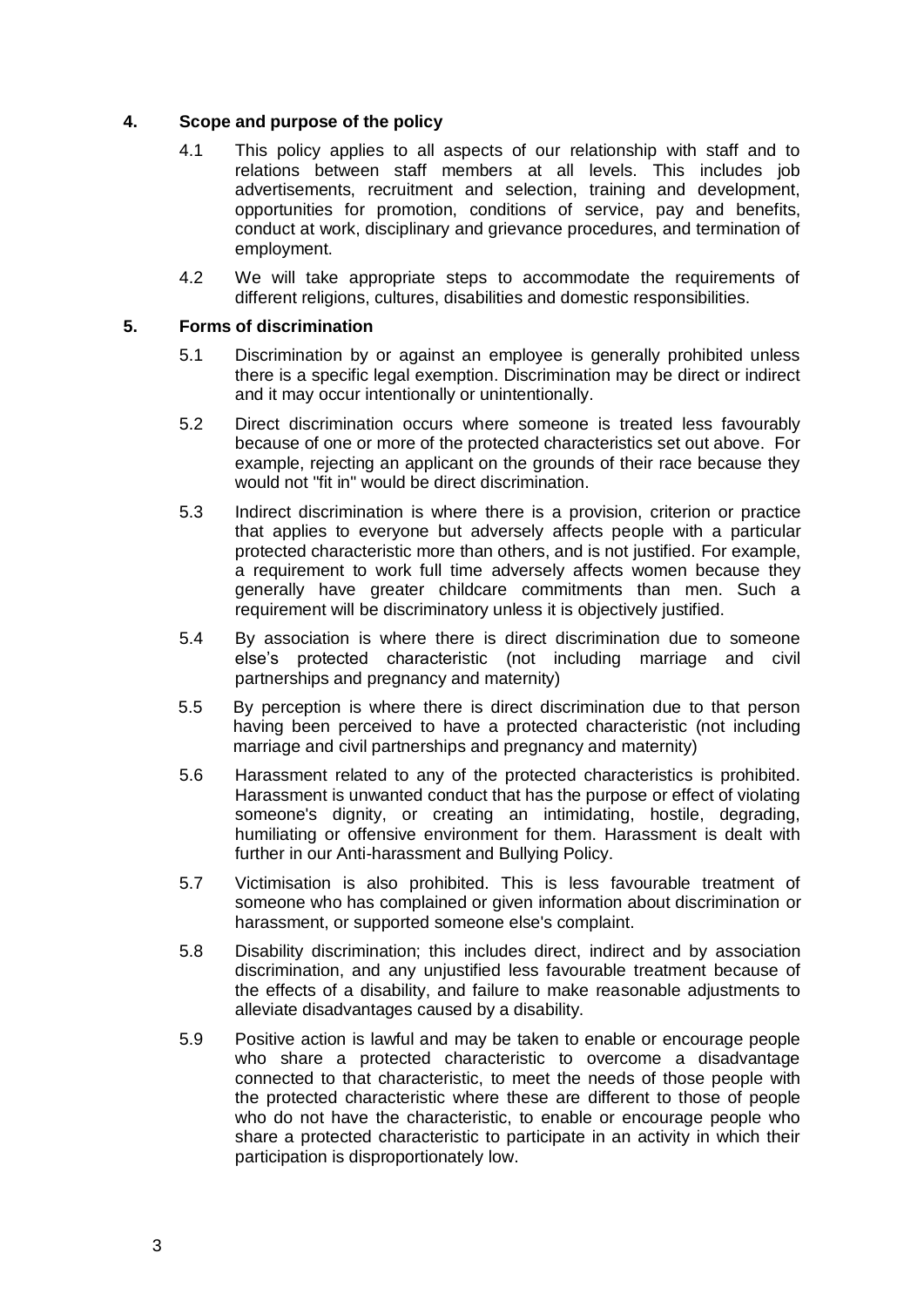## **6. Staff training and promotion and conditions of service**

- 6.1 Staff training needs will be identified through regular staff appraisals. All staff will be given appropriate access to training to enable them to progress within the organisation and all promotion decisions will be made on the basis of merit. Workforce composition and promotions will be regularly monitored to ensure equality of opportunity at all levels of the organisation. Where appropriate, steps will be taken to identify and remove unjustified barriers and to meet the special needs of disadvantaged or underrepresented groups.
- 6.2 Our conditions of service, benefits and facilities are reviewed regularly to ensure that they are available to all staff who should have access to them and that there are no unlawful obstacles to accessing them.

# **7. Discipline and Termination of Employment**

- 7.1 We will ensure that disciplinary procedures and penalties are applied without discrimination, whether they result in disciplinary warnings, dismissal or other disciplinary action.
- 7.2 We will ensure that redundancy criteria and procedures are fair and objective and are not directly or indirectly discriminatory.

## **8. Disability discrimination**

8.1 If you are disabled or become disabled, we encourage you to tell us about your condition so that we can support you as appropriate.

If you experience difficulties at work because of your disability, you should speak to your line manager or the school's HR Officer to discuss any reasonable adjustments that would help overcome or minimise the difficulty. They may wish to consult with you and your medical adviser(s) about possible adjustments. We will consider the matter carefully and try to accommodate your needs. If we consider a particular adjustment would not be reasonable we will explain our reasons and try to find an alternative solution where possible.

8.2 We will monitor the physical features of our premises to consider whether they place disabled workers, job applicants at a substantial disadvantage compared to other staff. Where reasonable, we will take steps to improve access for disabled staff.

## **9. Fixed-term employees, Casual and Agency Workers**

9.1 We monitor our use of fixed-term employees, casual and agency workers, and their conditions of service, to ensure that they are being offered appropriate access to benefits, training, promotion and permanent employment opportunities. We will, where relevant, monitor their progress to ensure that they are accessing permanent vacancies.

## **10. Part-time work**

10.1 We monitor the conditions of service of part-time employees and their progression to ensure that they are being offered appropriate access to benefits and training and promotion opportunities. We will ensure requests to alter working hours are dealt with appropriately.

# **11. Breaches of this policy**

11.1 If you believe that you may have been discriminated against you are encouraged to raise the matter through our Grievance Procedure. If you believe that you may have been subject to harassment or bullying you are